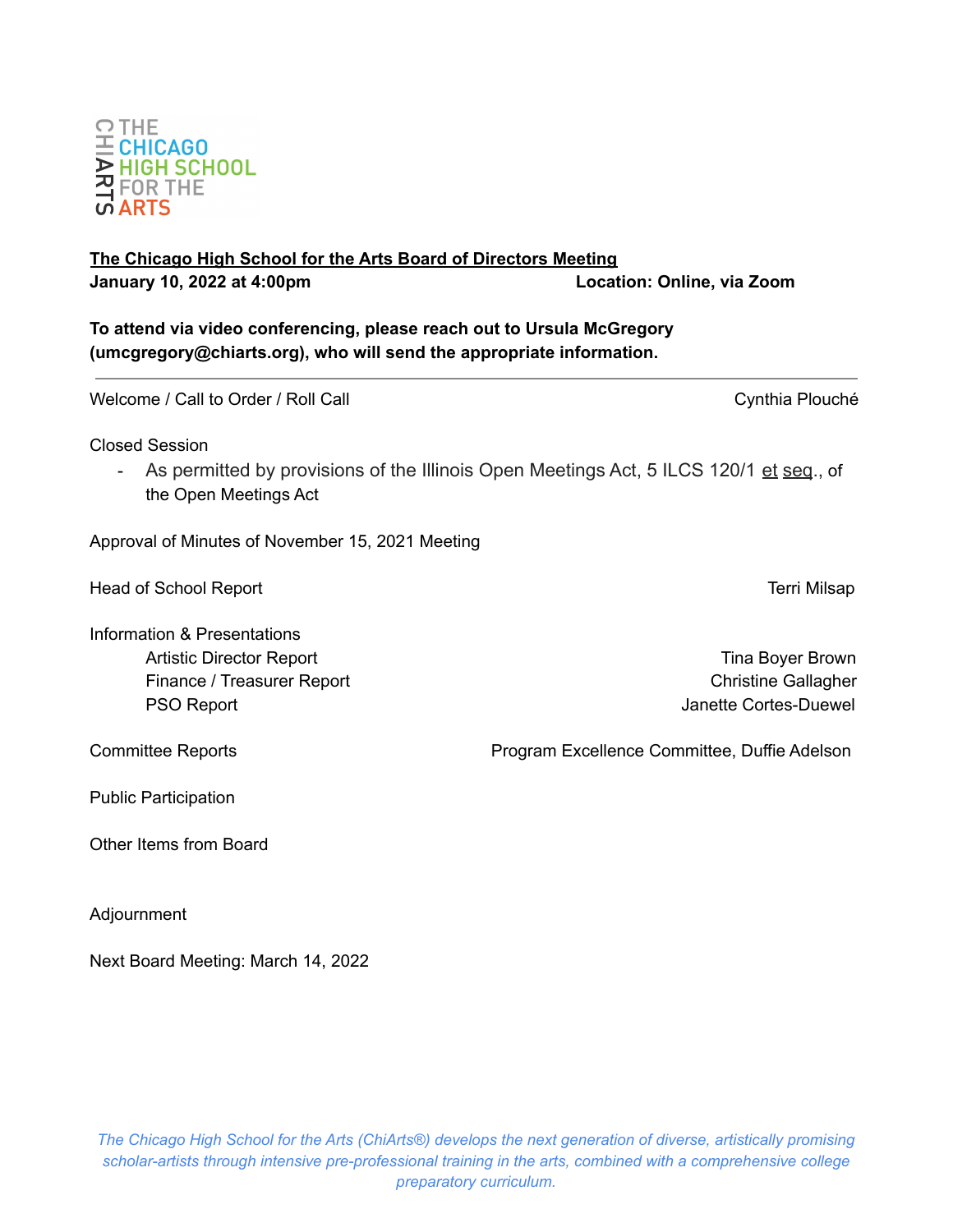

### **ChiArts Board Meeting January 10, 2022**

The Chicago High School for the Arts Board of Directors Meeting 4:00 p.m. - 5:30 p.m. Online - via Zoom Minutes for January 10, 2022

**Present (on call):** Duffie Adelson, Carlos Azcoitia, Deirdra Donahue, Warren Chapman, Janette Cortes-Duewel, Kay Mabie, Carol Friedman, Chris Falcon, Christine Gallagher, John McCambridge, Angela Kiefer, and Cynthia Plouché

**Others Present:** Terri Milsap (Head of School & Principal), Tina Boyer Brown (Artistic Director), Abbey Cullen (Assistant Principal), Ron Grais (Foundation Board Chair), Ursula McGregory (Executive Assistant)

# **Quorum:** Yes

The meeting of the Board of Directors (the "Board") of The Chicago High School for the Arts ("ChiArts") was held pursuant to a Call & Notice served on all Directors. Board Chair, Cynthia Plouché ("Cynthia") called the general assembly to order at 4:00 p.m. Ursula McGregory ("Ursula") took the roll call.

#### **Approval of Minutes**

Cynthia Plouché requested approval of the November Board Meeting minutes. Carlos Azcoitia ("Carlos") made a motion to approve the minutes as is, Carol Friedman ("Carol") seconded the motion. All voted in favor, none opposed.

#### **Head of School Report**

**Terri Milsap** ("Terri") shared the report. ChiArts was closed January 5th-January 7th due to the ChiArts Union for Scholar Artists' safety concerns and their voting to authorize a remote work action. As a CPS contract school, ChiArts does not have authority to make unilateral decisions to shift to remote learning. Therefore, Ms, Cullen, Dwayne Jervier, our attorney, Melissa Sobota, and I met with the bargaining unit over 4 days to establish an agreement to safely re-open ChiArts. Due to the school closure, administration was required to make adjustments to the school calendar to make-up for the loss of instructional days. Therefore, the May PD day will become an instructional day and 2 additional days, June 16th and 17th, were added to the school calendar.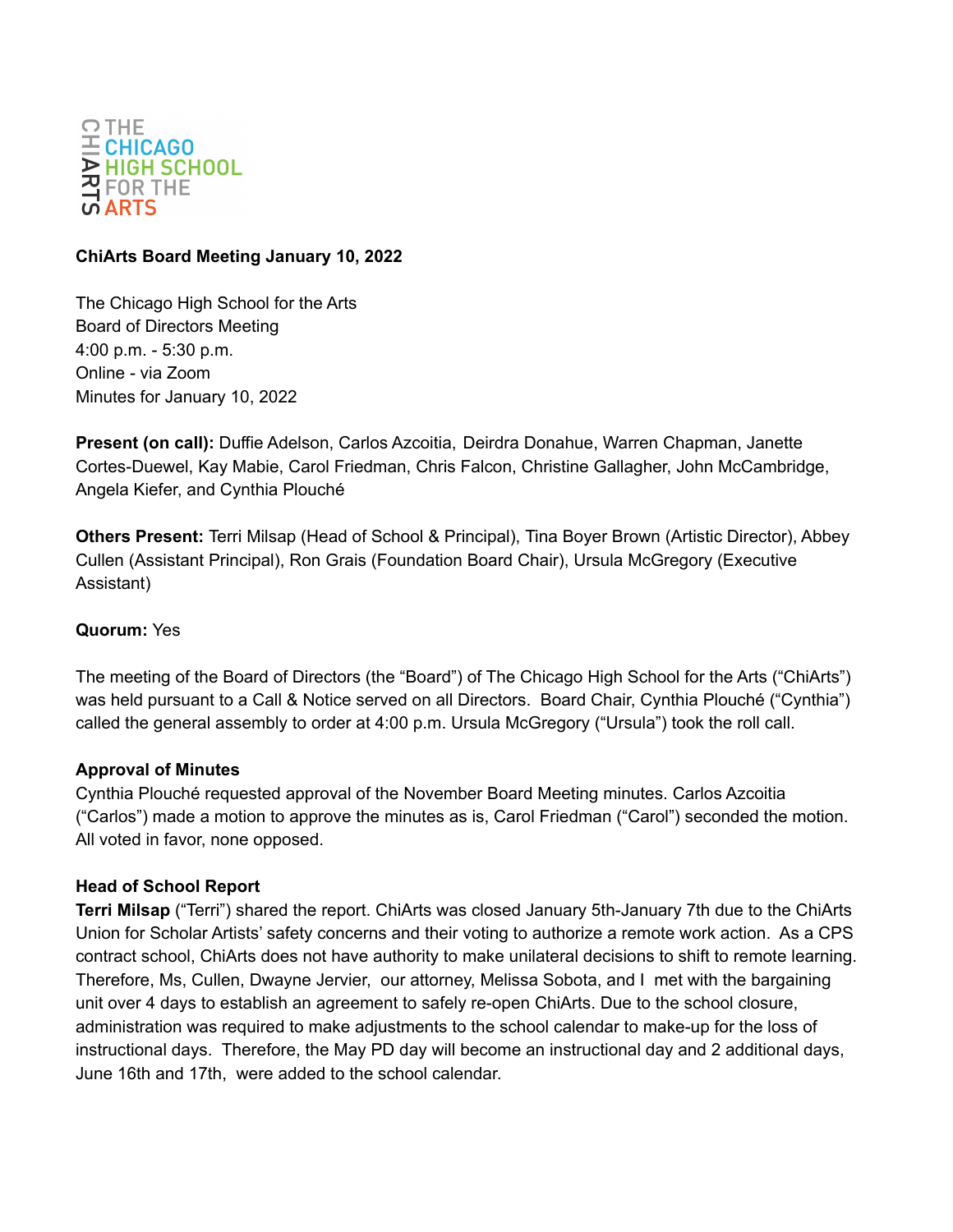

Our daily attendance has been impacted by quarantined students having Covid-19 and quarantined unvaccinated students who were identified as close contacts.

Monday, January 10th will be a professional development day. Teachers and staff will spend the day preparing for a safe return to school for the ChiArts community by doing the following: picking up masks for

their classroom, assigning a chromebook to classrooms for synchronous instruction, planning and providing training for synchronous instruction, setting up Google Classroom links, and working on final exams.

## **Information & Presentations**

**Tina Boyer Brown** ("Tina") shared the Artistic Director report. The GoCPS deadline closed on December 15th, 2021. Our final count of submitted applications came to 1,990 and our total count of scheduled auditions came to 2,438. Compared to last year's numbers, we saw an increase in the number of applications scheduled for

multiple conservatories. Due to rising Covid cases, we have officially moved all auditions virtual. Students will now submit their application materials virtually through an audition submission link. They have until January 22nd to submit their video auditions and virtual portfolios. At the moment, we are expecting to hold callbacks on February 5th.

Department Head, Whitney Bradshaw's last day is Friday, January 28. Current VA Department Assistant Chris Lin Dao-Heng will be the Interim Department Head until a permanent hire is made. December 10 was Department Head Annie Calhoun's last day at ChiArts. ChiArts Director of Production Mark Bracken is the interim Department Head until the role is filled. The position will be posted at the end of January.

Productions began the year by limiting audiences to under 100, and increased that as the months went on. ChiArts' final performance held over 300 people. As we continue through the year, we have made the difficult decision to reschedule productions that were supposed to take place throughout the months of January and February, due to the surging Omicron variant. We are reevaluating performances for the rest of the year, in the event that we are required to move anything online.

**Christine Gallagher** ("Christine") presented the Treasurer report. External audit of the FY 2021 financial statements by Ostrow Reisin Berk & Abrams, Ltd. ("ORBA") is complete; Unqualified

Opinion was received (good). Since the last forecast, an increase in the cost of healthcare and new pension fund rules have been incorporated. The current forecast shows an approximate net asset increase of \$47K for fiscal year 2022.